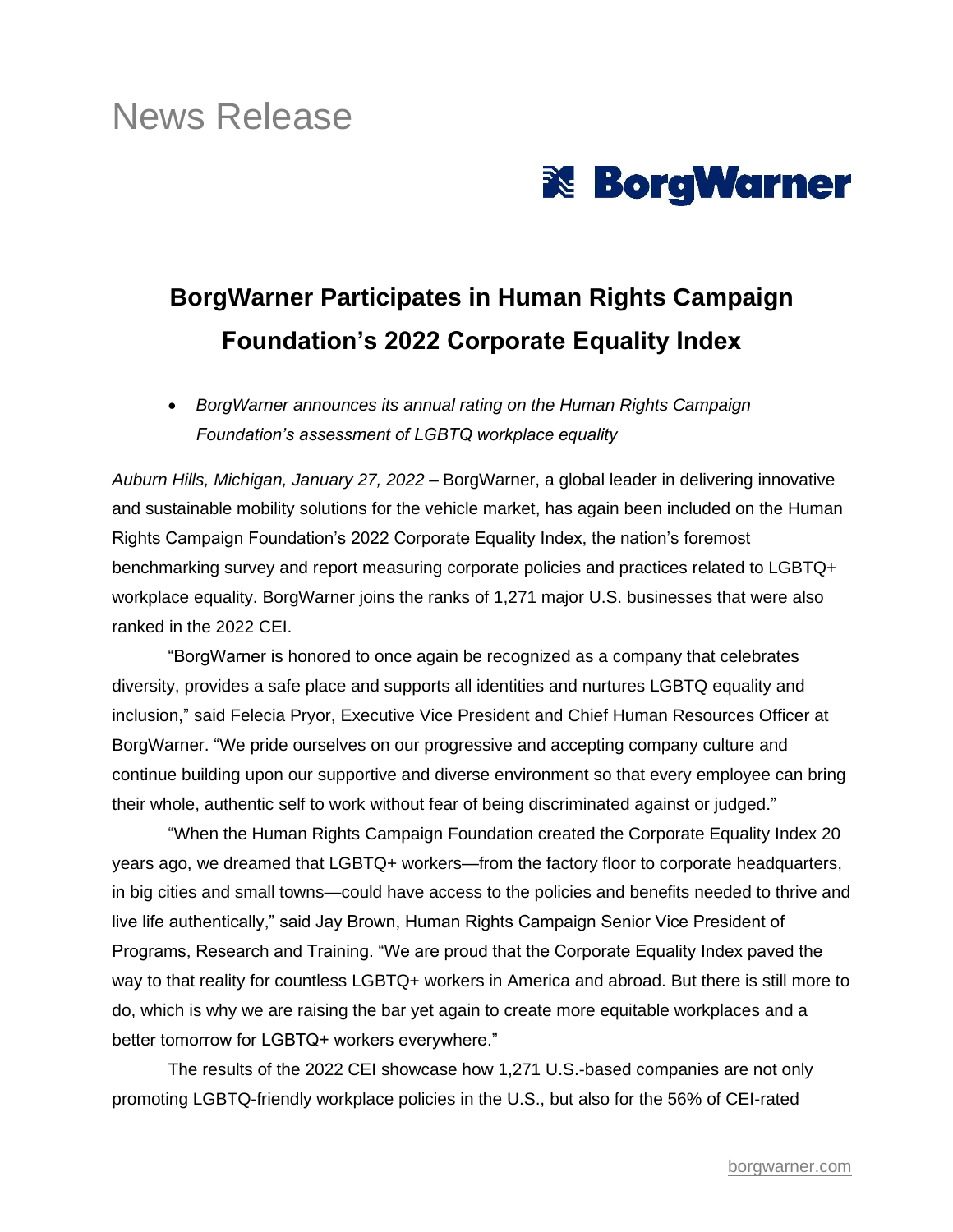## BorgWarner Inc. (BorgWarner Participates in Human Rights Campaign Foundation's 2022 Corporate Equality Index)

companies with global operations who are helping advance the cause of LGBTQ+ inclusion in workplaces abroad. In 2002, the first year of the CEI, only 13 companies achieved a top-score, demonstrating the incredible impact the CEI has had on the business world over the past 20 years. This year's CEI reflects growth across every measurement category, from the adoption of inclusive non-discrimination policies, to equitable healthcare benefits for transgender employees.

The CEI rates employers providing these crucial protections to over 20 million U.S. workers and an additional 18 million outside of the U.S. Companies rated in the CEI include Fortune magazine's 500 largest publicly traded businesses, American Lawyer magazine's top 200 revenue-grossing law firms (AmLaw 200), and hundreds of publicly and privately held mid-to large-sized businesses.

The CEI rates companies on detailed criteria falling under four central pillars:

- Non-discrimination policies across business entities;
- Equitable benefits for LGBTQ+ workers and their families;
- Supporting an inclusive culture; and,
- Corporate social responsibility.

The full report is available online at [www.hrc.org/cei.](http://www.hrc.org/cei)

#### **About BorgWarner**

BorgWarner Inc. (NYSE: BWA) is a global product leader in delivering innovative and sustainable mobility solutions for the vehicle market. Building on its original equipment expertise, BorgWarner also brings market leading product and service solutions to the global aftermarket. With manufacturing and technical facilities in 96 locations in 22 countries, the company employs approximately 50,000 people worldwide. For more information, please visit borgwarner.com.

#### **About The Human Rights Campaign Foundation**

The Human Rights Campaign Foundation is the educational arm of the Human Rights Campaign (HRC), America's largest civil rights organization working to achieve equality for lesbian, gay, bisexual, transgender and queer (LGBTQ+) people. Through its programs, the HRC Foundation seeks to make transformational change in the everyday lives of LGBTQ+ people, shedding light on inequity and deepening the public's understanding of LGBTQ+ issues, with a clear focus on advancing transgender and racial justice. Its work has transformed the landscape for more than 15 million workers, 11 million students, 1 million clients in the adoption and foster care system and so much more. The HRC Foundation provides direct consultation and technical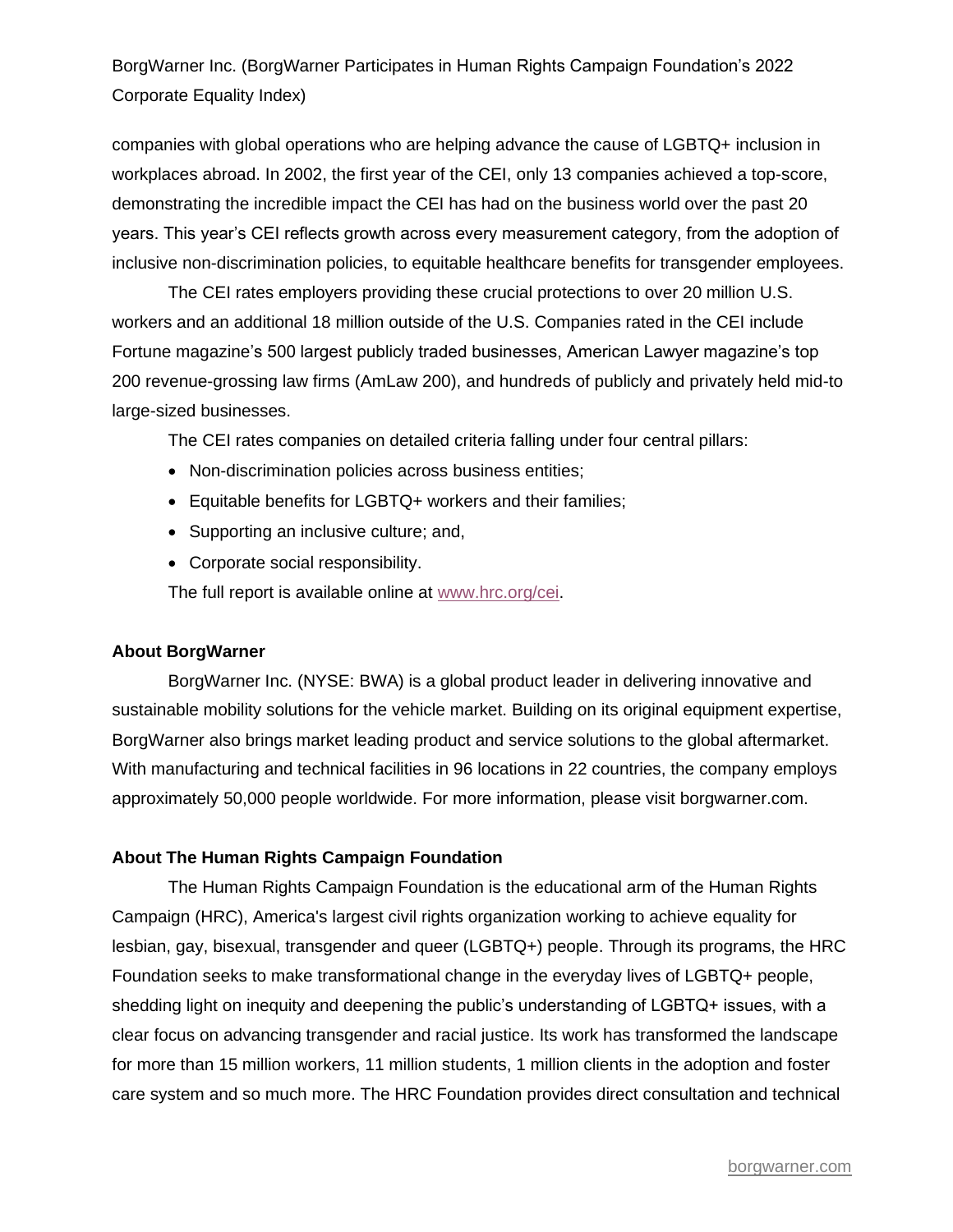BorgWarner Inc. (BorgWarner Participates in Human Rights Campaign Foundation's 2022 Corporate Equality Index)

assistance to institutions and communities, driving the advancement of inclusive policies and practices; it builds the capacity of future leaders and allies through fellowship and training programs; and, with the firm belief that we are stronger working together, it forges partnerships with advocates in the U.S. and around the globe to increase our impact and shape the future of our work.



BorgWarner has again been included on the Human Rights Campaign Foundation's 2022 Corporate Equality Index, the nation's foremost benchmarking survey and report measuring corporate policies and practices related to LGBTQ+ workplace equality.

**Forward-Looking Statements**: This press release may contain forward-looking statements as contemplated by the 1995 Private Securities Litigation Reform Act that are based on management's current outlook, expectations, estimates and projections. Words such as "anticipates," "believes," "continues," "could," "designed," "effect," "estimates," "evaluates," "expects," "forecasts," "goal," "guidance," "initiative," "intends," "may," "outlook," "plans," "potential," "predicts," "project," "pursue," "seek," "should," "target," "when," "will," "would," and variations of such words and similar expressions are intended to identify such forward-looking statements. Further, all statements, other than statements of historical fact contained or incorporated by reference in this presentation that we expect or anticipate will or may occur in the future regarding our financial position, business strategy and measures to implement that strategy, including changes to operations, competitive strengths, goals, expansion and growth of our business and operations, plans, references to future success and other such matters, are forward-looking statements. Accounting estimates, such as those described under the heading "Critical Accounting Policies and Estimates" in Item 7 of our Annual Report on Form 10-K for the year ended December 31, 2020 ("Form 10-K"), are inherently forward-looking. All forward-looking statements are based on assumptions and analyses made by us in light of our experience and our perception of historical trends, current conditions and expected future developments, as well as other factors we believe are appropriate under the circumstances. Forward-looking statements are not guarantees of performance, and the Company's actual results may differ materially from those expressed, projected or implied in or by the forward-looking statements.